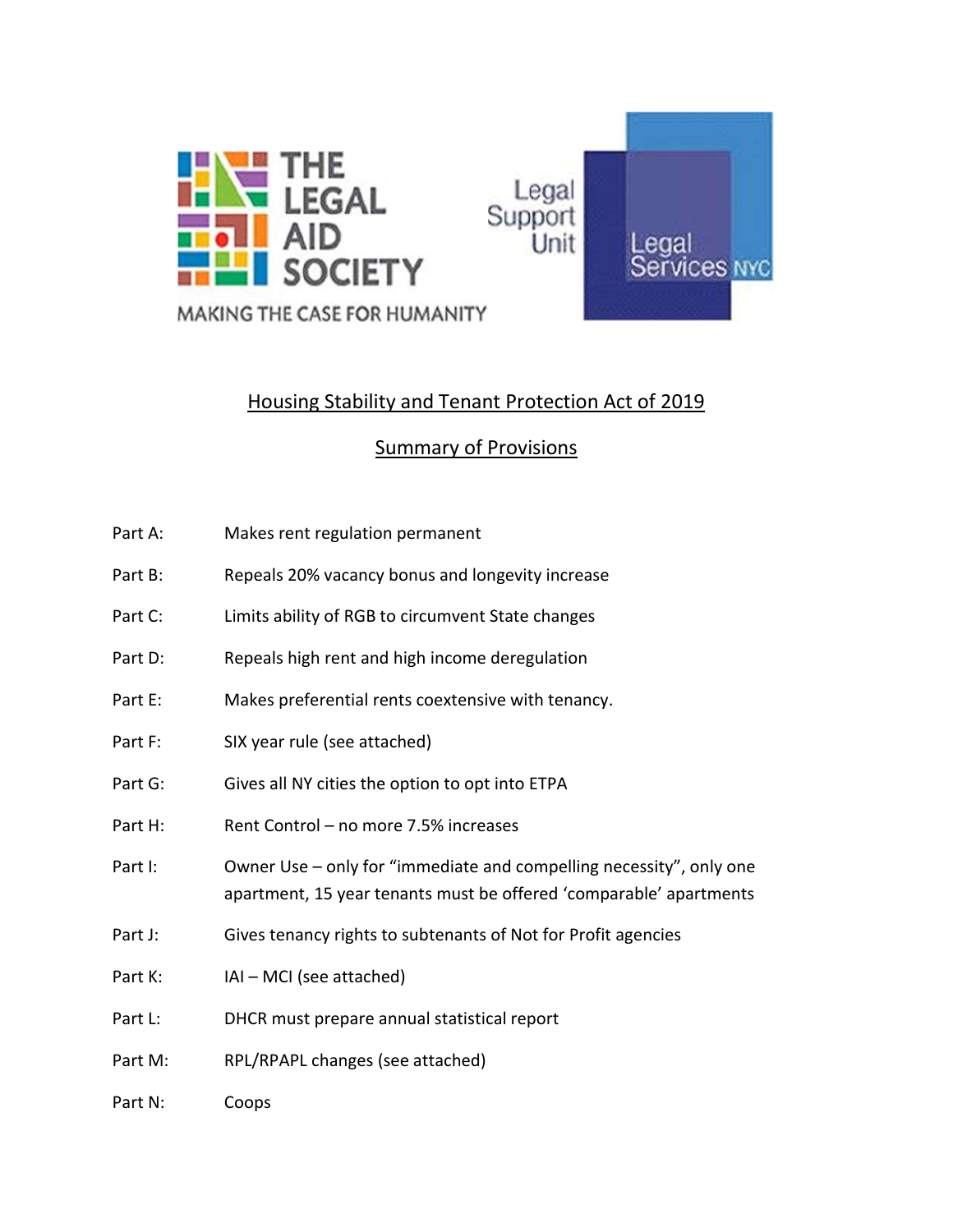- Part O: Manufactured Homes
- Part A: Rent Regulation permanent, subject to locality finding a state of emergency and a vacancy rate of less than 5%; in effect immediately, no more need for extenders
- Part B: Repeals 20% Vacancy Bonus, in effect immediately
- Part C: RGB and County Rent Boards cannot enact vacancy bonus. RGB cannot institute poor or longevity tax, repeals *Casado*; in effect immediately
- Part D: Repeals high rent and high income decontrol, no more vacancy decontrol, in effect immediately
- Part E: Makes preferential rent permanent for the duration of the tenancy, small carve out for affordable housing developments with regulatory agreements; in effect immediately

Part F: Overcharge Statute of Limitations Takes effect immediately, *and applies to pending proceedings*

- Extends SOL to 6 years from 4
- Allows collection of 6 years of damages, including 6 years of trebles (rather than 2)
- Eliminates DHCR's 'safe harbor' policy that allowed landlords to refund the overcharges when they got caught and then avoid treble damages
- Establishes the 'base rent' as the amount in the last *RELIABLE* registration filed 6 or more years in the past. If there is no  $6<sup>th</sup>$  year registration, you go back to the most recent one before that. And, if you have any argument that that registration is not perfectly 'reliable', you have a shot of going back even further.
- In addition, courts and HCR may consider ALL rent history that is 'reasonably necessary' for a determination.
- Overrides *Collazo* to allow the tenant to choose her forum.
- Owners don't have to keep old records, BUT they destroy them at their own peril.
- Four year rule exceptions current RSC exceptions are now written into the RSL, *plus:*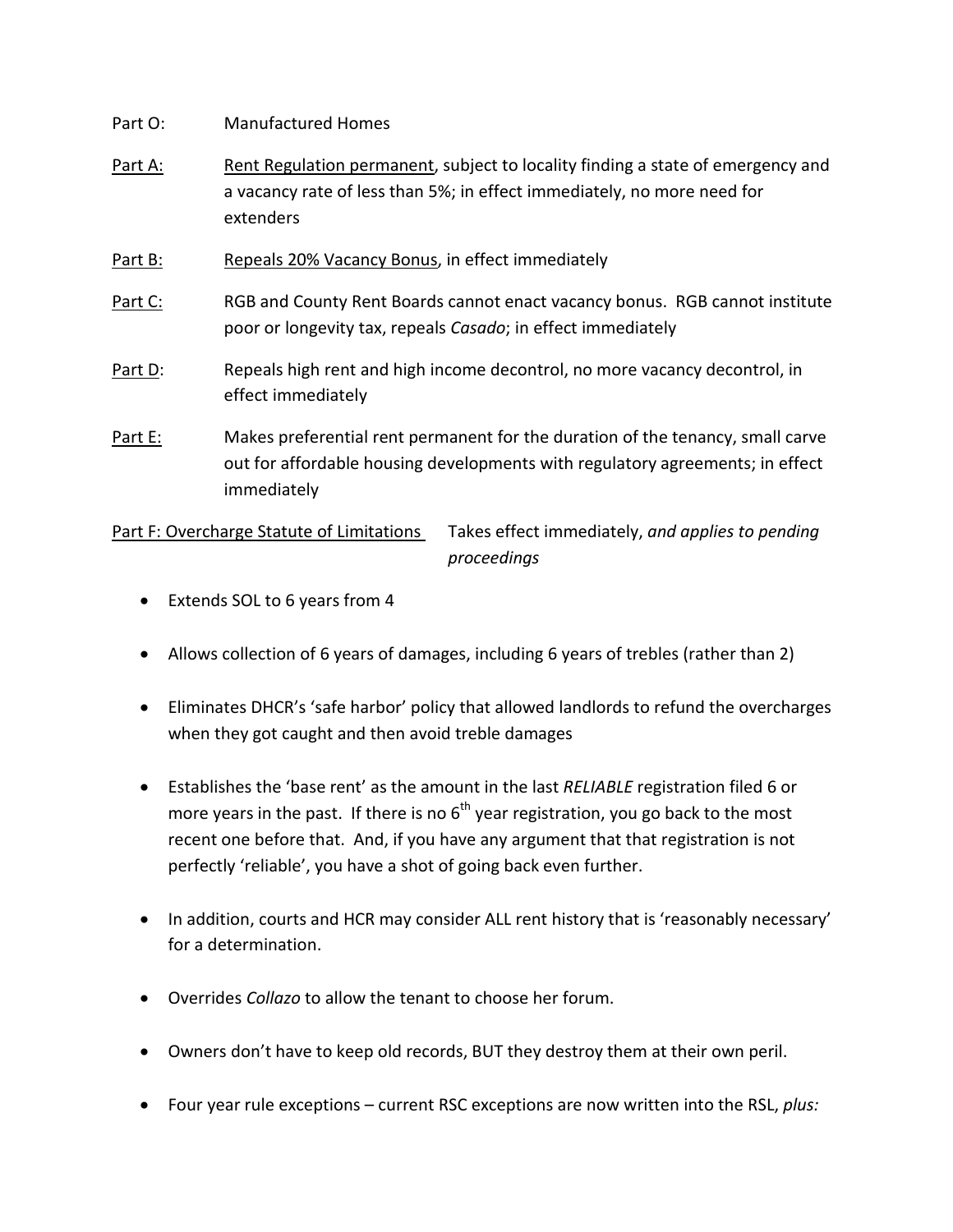- o A new 'reliability' exception which includes whether 'an unexplained rent increase' renders a registration 'unreliable'
- $\circ$  Whether an apartment is subject to RS eliminates HCR's carve out in the RSC for high rent deregulation
- o Examination of old orders and regulatory agreements
- o 'Propriety of a LRR during a period when the tenant was charged a pref rent'
- CPLR 213-a harmonized with the RSL

Part G. Expands EPTA to allow any locality in the state to opt in to the emergency tenant protection act. Still only covers localities with a 5% vacancy, 6 units or more, built before 1974.

Part H: Rent Control. Eliminates 7.5% a year increases. Eliminates fuel pass alongs. Increases based on an average of the last 5 years RGB increases or 7.5% whichever is lower. Landlord still must apply for increases.

Part I: Owner Occupancy. Owner has to use apartment for his or his family's primary residence, can only be for one unit, and the landlord has to show "immediate or compelling necessity", tenants who have been in residence for more than 15 years must be offered comparable apartments, as do seniors and disabled tenants. Creates a cause of action for tenants who surrender due to fraud of landlord.

Part J: Amends the non primary residence provision. Gives tenancy rights to subtenants in scattersite housing run by not-for-profits.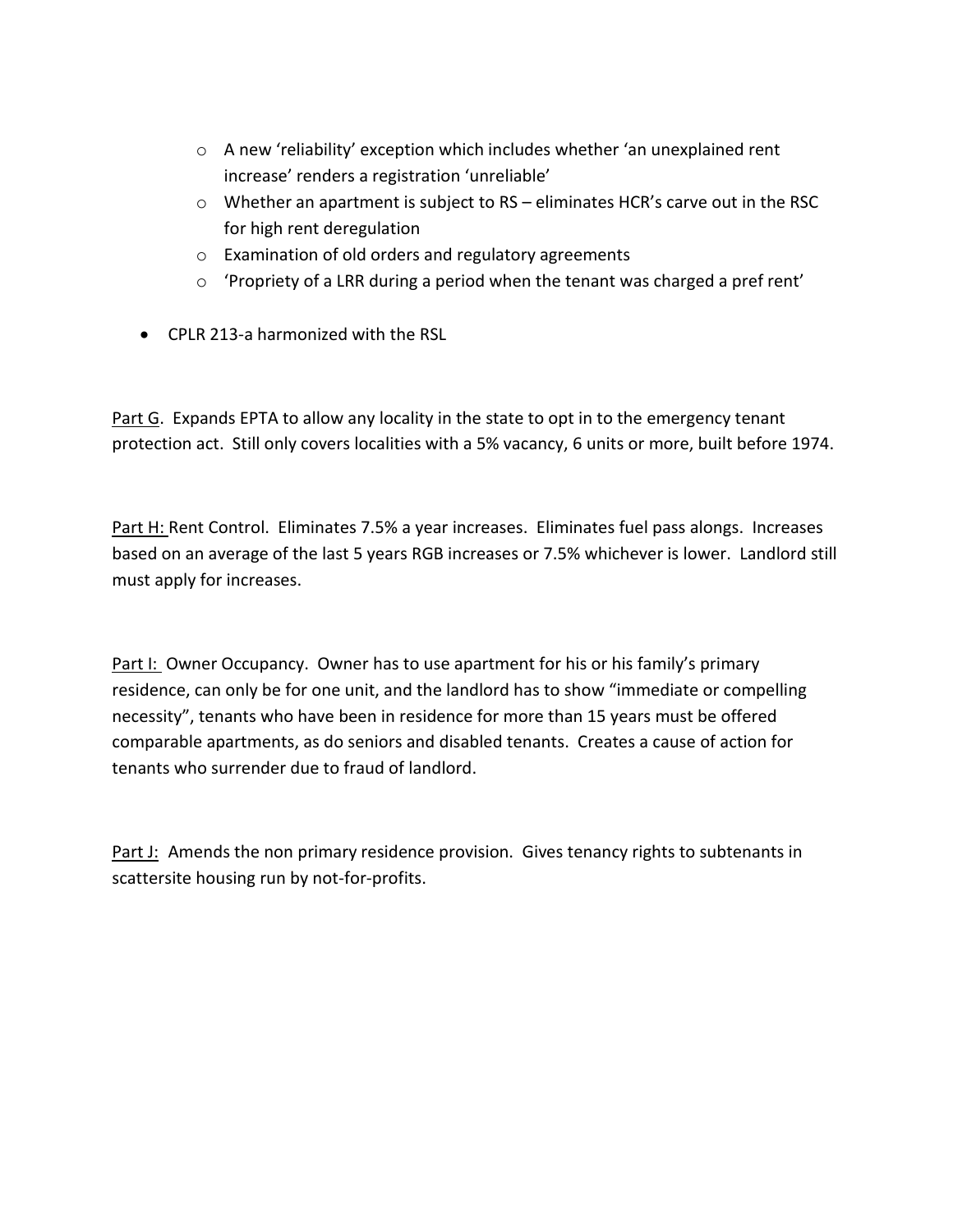- IAIs
	- Total expenditure capped at \$15,000 every 15 years. The landlord can make improvements three or more times in a 15 year period but cannot claim more than a total of \$15,000.
	- Amortization changed from 1/40 to 1/168 (for buildings with 35 or fewer apartments) or 1/180 (for buildings with 35 or more apartments). Combined with the cap, this means landlords can increase the rent by no more than either \$89/month or \$83/month for IAIs in any 15 year period.
	- IAIs expire after 30 years
	- Costs must be 'reasonable and verifiable' and work must be done by unaffiliated licensed contractors.
	- Apartment must be clear of B and C violations.
	- IAIs during tenancy must be consented to on official form in tenant's primary language
	- HCR must establish a schedule of reasonable costs

#### MCIs

- HCR must establish a 'reasonable cost' schedule
- Work inside individual apartments is no longer eligible (e.g., kitchen/bathroom replacement)
- Must deduct any government grants and insurance payments
- If building has less than 35% rent regulated tenants, no MCIs
- Building must be clear of both B and C violations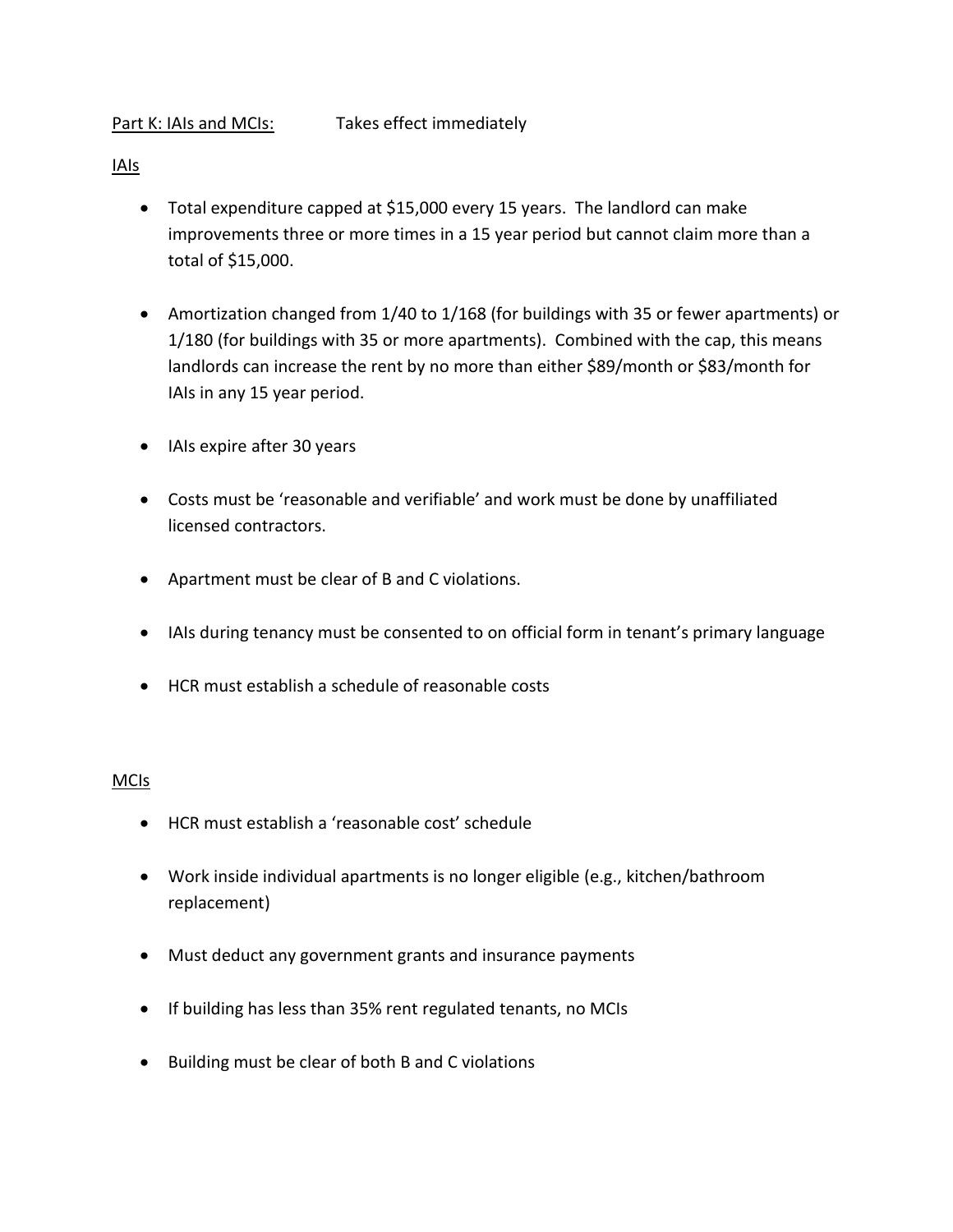- MCIs expire after 30 years. MCIs are now called "temporary MCIs."
- Annual cap is 2%, down from 6%. Landlord may add full balance of MCI to rent upon vacancy though.
- No more retroactive lump charges
- Tenants get 60 days to respond to owner's application.
- 2% cap applies retroactively to MCIs approved on or after 6/16/12
- HCR must audit and inspect 25% of MCIs.
- Amortization is over 12 years (buildings of 35 units or less) or 12.5 years (buildings of more than 35 units) – increased from current 7 years.

Part L: HCR must produce annual reports pursuant to the requirements of this section.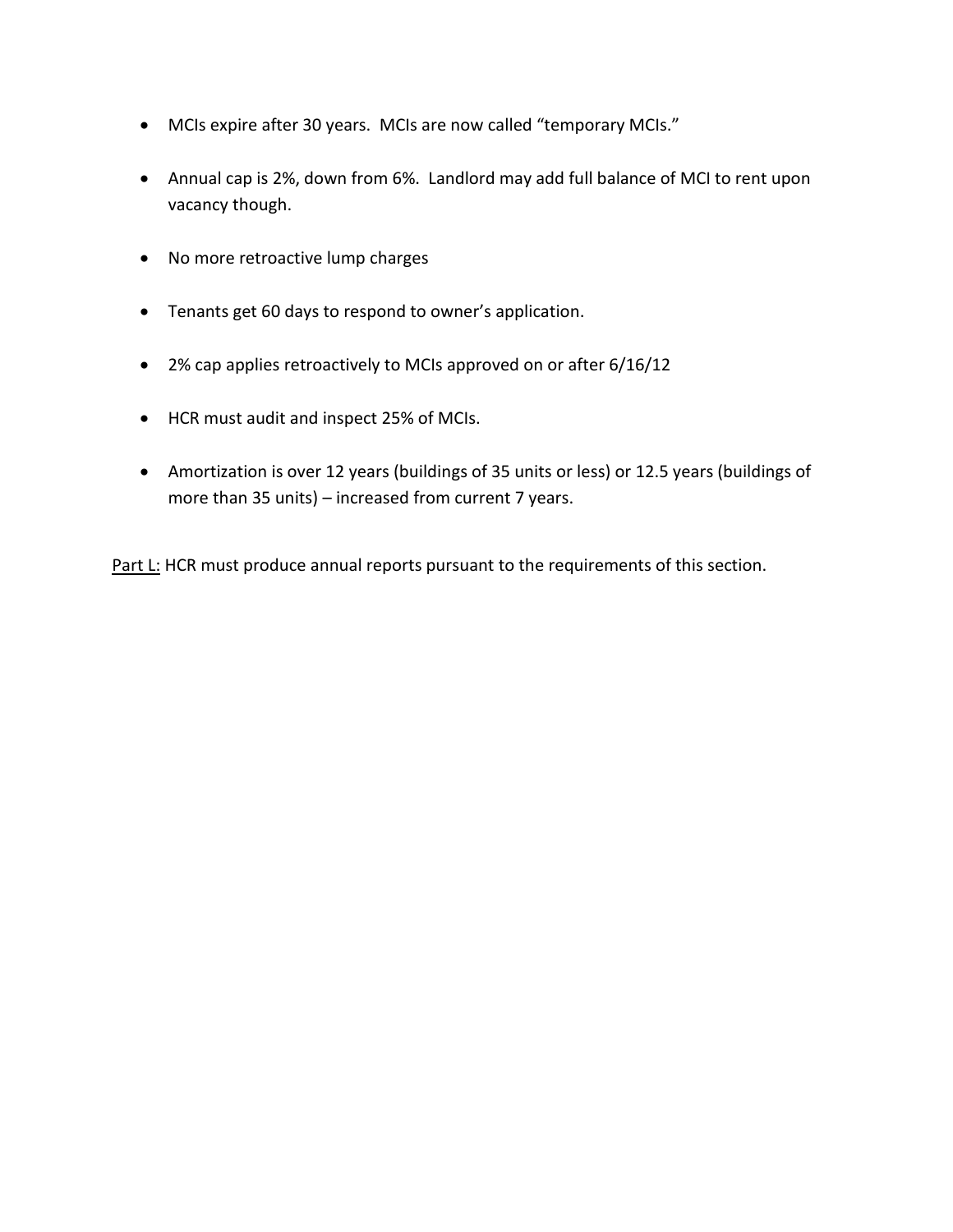Part M: RPL/RPAPL changes Takes effect immediately, except holdover notice provisions take effect after 120 days.

### RPL

- 223-b (retaliation): adds complaints to landlord about breach of warranty of habitability. Makes the presumption applicable to complaints within a year (not 6 months currently), requires the landlord to "establish" (not give a "credible explanation of") a nonretaliatory motive.
- 226-c/232-a: notices of non-renewal or rent increase of more than 5%. If a tenant has a lease of less than one year *and* has occupied the apartment for less than one year, 30 days notice of nonrenewal, if a tenant has a lease of one – less than 2 years, *or* has occupied the apartment for more than 1 year, 60 days notice of nonrenewal. If a tenant has a lease or has lived in a unit for 2 years or more, 90 days notice of nonrenewal. Takes effect in 120 days
- 227-e: after tenant breaks lease, landlords have duty to mitigate by renting at lower of market rent *or tenant's last rent*
- 227-f: bans discrimination based on tenant screening reports
- 235-e: expands protections regarding rent receipts, creates an affirmative defense for failure to give rent receipts (whatever that means)
- 238-a: bars or limits application fees prior to rental (including background checks) to \$20.
- RPAPL: takes effect immediately "and applies to proceedings subsequent to the effective date," except rent deposit provisions take effect after 30 days.
	- 702: excludes non-rent fees (a/c fees, late fees etc.) and charges from nonpayments.
	- 711: overrides *Andrews v Acacia Network,* to forbid self-help eviction of all "lawful occupants." Rent demands must give *14 days'* notice. Overrides *Poulakas v. Ortiz* – landlords may still bring nonpayments against next of kin, but can only get a possessory judgment against the estate and cannot evict occupants or affect their succession claims.
	- 732: petition returnable in 10 days not 5 days. Tenants have 10 days to answer rather than 5.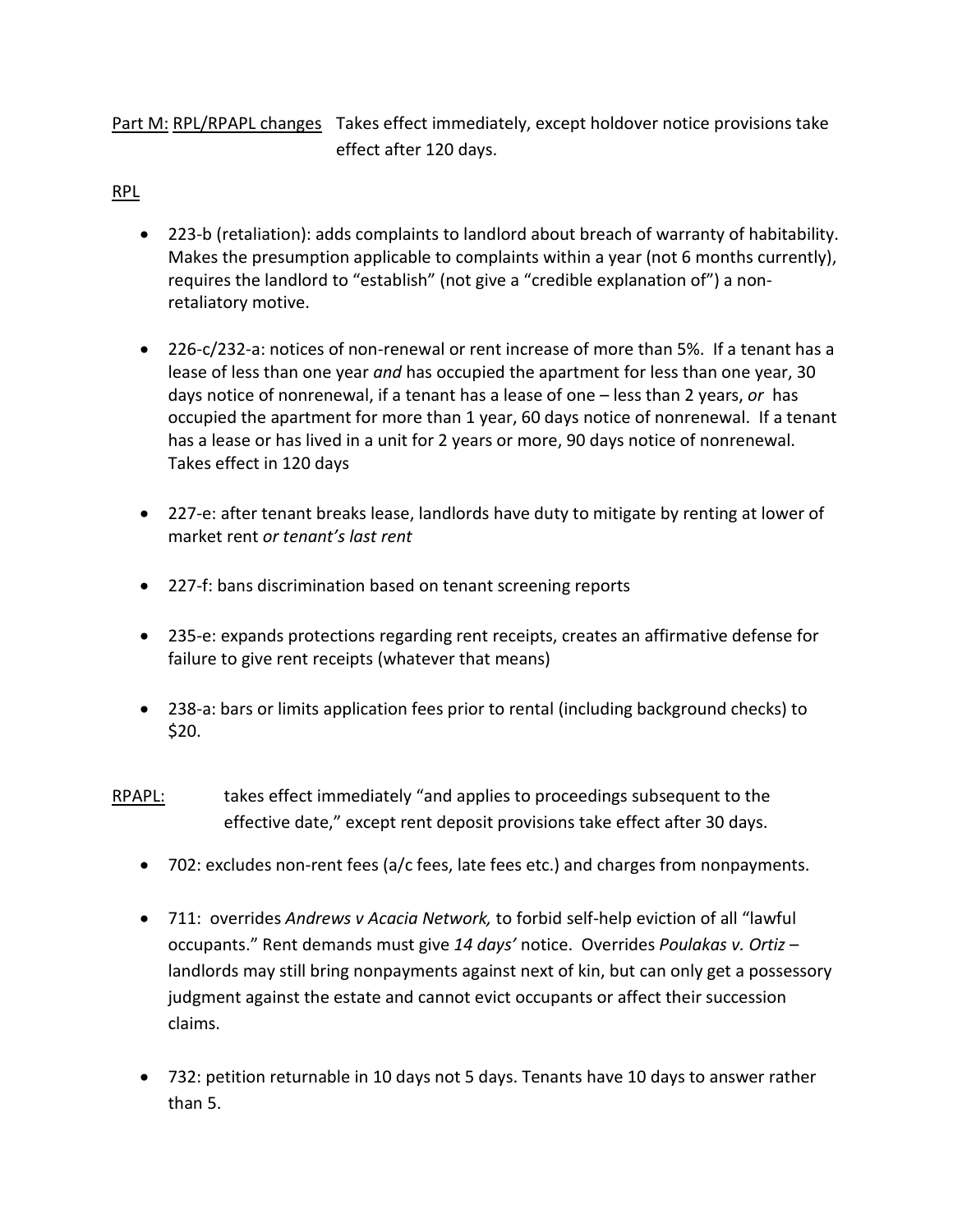- 733: holdovers must be served at least *ten* days in advance, rather than 5.
- 743: landlords can no longer demand answers in advance of holdover return date.
- 745: rent deposits see last page
- 747-a: repeals provision barring stays of eviction without deposit of judgment amount.
- 749: warrants now effective only against *named respondents*.
	- o Marshals must give 14 calendar days' notice.
	- o Antiquated language about 'annulling' the landlord-tenant relationship is deleted
	- o *Bodenheim* is codified, as is court's authority to restore post-eviction
	- o Court is *mandated* to vacate warrant upon full tender any time prior to execution.
- 753(1): court may now stay issuance of the warrant for up to *ONE YEAR* rather than 6 months for good cause shown. The court must consider ill health, exacerbation of an ongoing condition, child's enrollment in a local school, or any other extenuating life circumstance affecting the ability of the tenant or tenant family to relocate and maintain quality of life.
- 753(4): tenants have 30 days to cure breach of lease, rather than 10.
- 757: If a tenant is evicted as a result of a foreclosure proceeding, records relating to the lessee will be sealed and be confidential.
- 768: creates a new state-wide illegal eviction law expanding NYC's law upstate.

General Obligations Law

 7-108(a) security deposits in non-regulated units limited to one month and specific provisions to protect tenants w/r/t security deposits. Takes effect in 30 days

Judiciary Law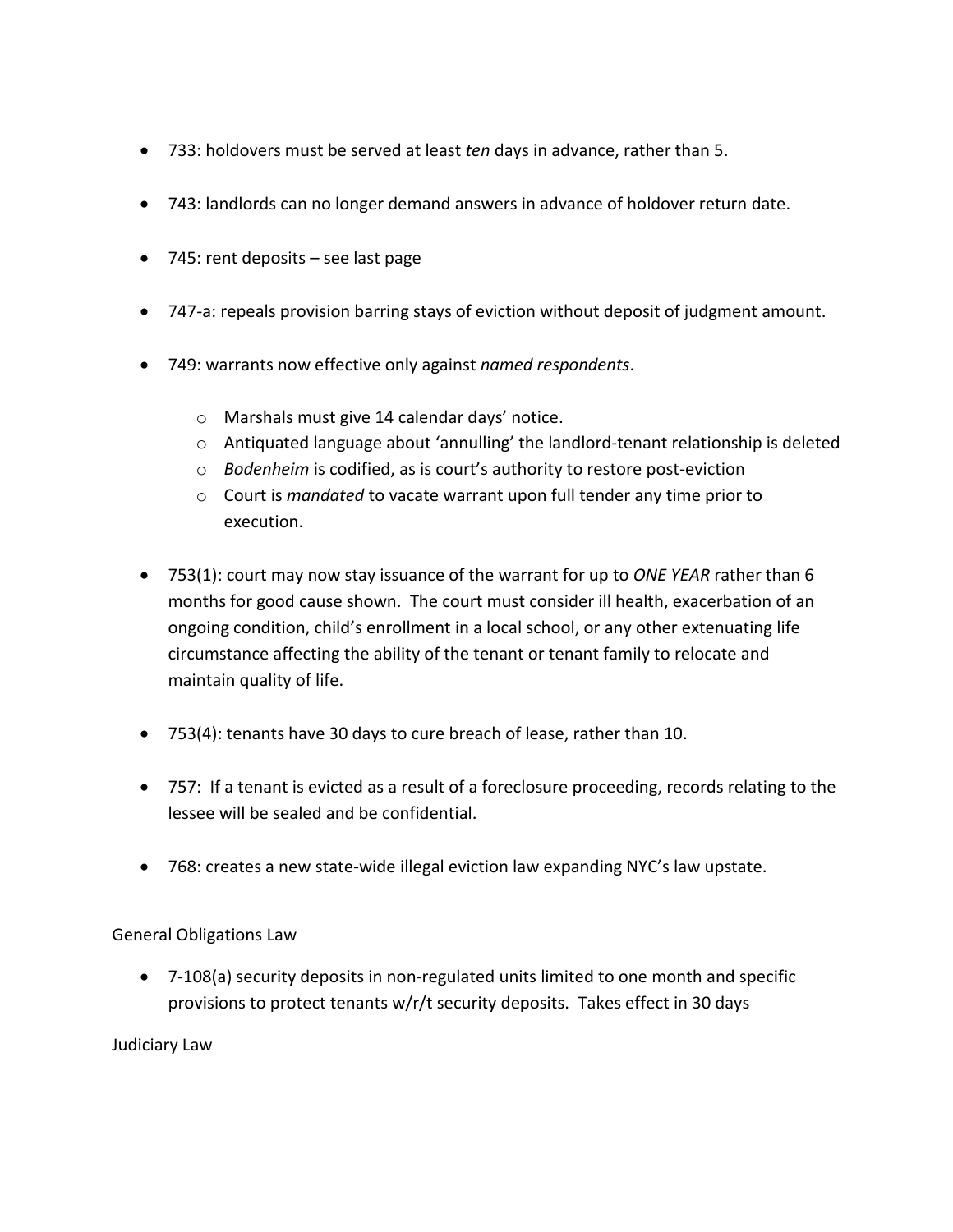212: Prohibits selling of residential tenancy rent or eviction data by court system. Takes effect immediately

Part N: Coops and Condos: Takes effect immediately

- Eliminates eviction plans
- For non-eviction plans, 51% of bona fide tenants must buy or no co-op or condo.
- No eviction against seniors and disabled in market rate rentals in coops and condos (some detail here)

Part 0: Manufactured Homes (in NYC only impacts one community on SI) takes effect in 30 days

 Many changes to manufactured home communities which protect tenants including a cap on rents of 3% (landlords can get 6% but only if can show hardship)